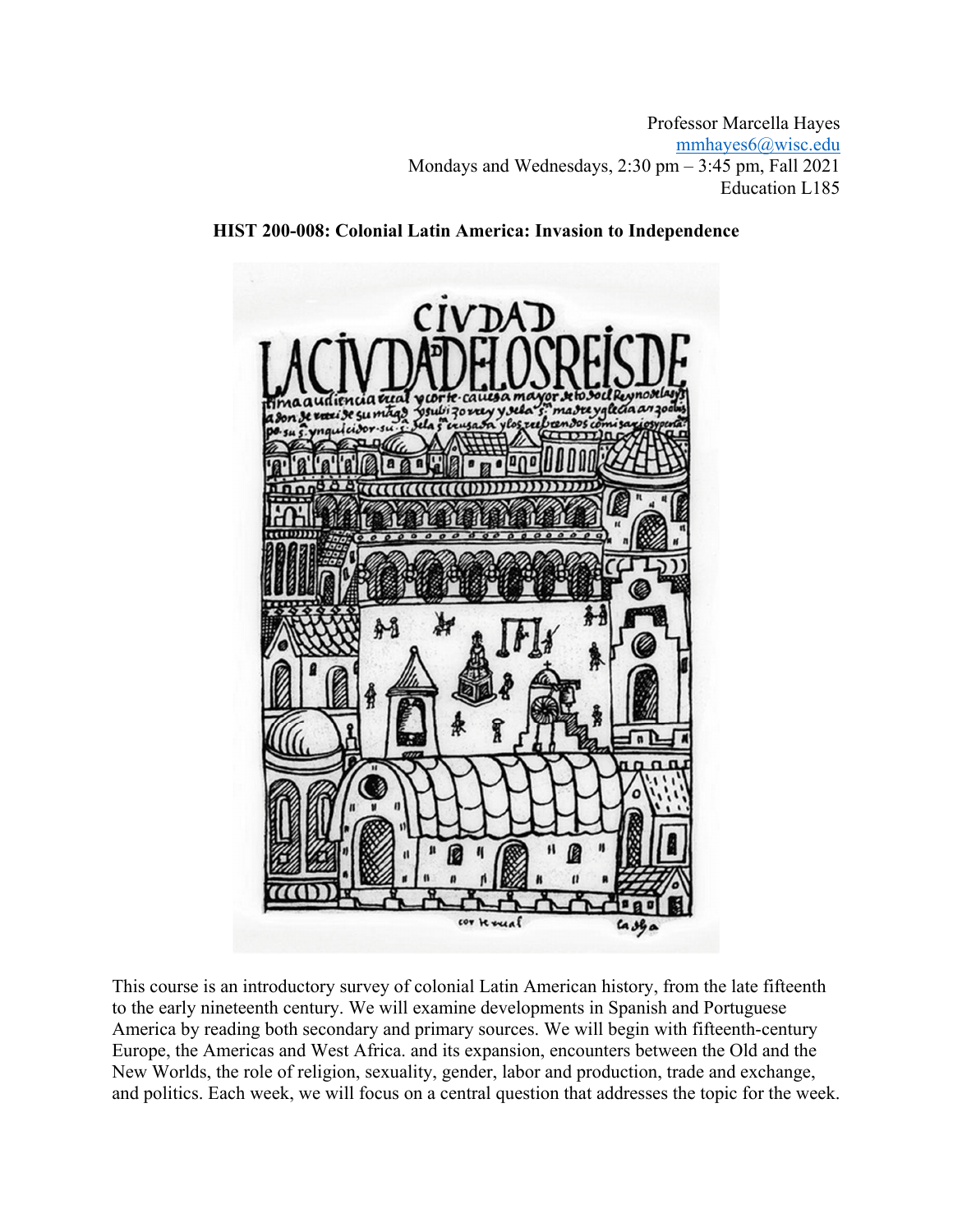Students will become familiar with and contextualize key processes and events in colonial Latin American history and learn about the nature of colonization. They will learn to identify and evaluate historical arguments. They will practice interpreting primary sources and building historical arguments about them.

### **Basic Information, Expectations and Assignments:**

This is a 3-credit survey-level course that meets twice a week. The prerequisites are sophomore standing or one class in the department of history. The instruction mode is in the classroom. The credit standard for this course is met by an expectation of a total of 180 hours of student engagement with the courses learning activities (45 hours per credit), which include regularly scheduled instructor:student meeting times twice a week, reading, writing, field trips, and other student work as described in this syllabus.

Course requirements include participation (25%), midterm exam (25%), two short papers (25% altogether), and a final response essay (25%).

All written assignments are due on Wednesdays before class begins. All due times are in Central Time; if you happen to be in another time zone when something is due, you are responsible for keeping track of the correct due time.

You have *a one-time-use 24-hour extension* that you may use, no questions asked, on any written assignment except for the final due date of the paper. You do not need to explain why you are taking it; simply email me that you are taking your extension and I will note it. Once you have used your extension, each late assignment will be docked 1/3 a grade point per 24 hours that it is late (an A becomes an  $A$ -; a  $B$ + becomes a  $B$ , etc.)

This has been a challenging year and a half for everyone. If you are not okay, please come to office hours or email me as soon as possible. I will do what I can to make life easier for you in this class. The sooner you let me know what is going on, the more I can do to help you, so don't be afraid to say something if you are struggling.

# **Contacting Me:**

COVID permitting, my office hours are from 9 AM to 11 AM on Mondays in my office, Mosse Humanities 4114 (if the situation worsens, I will switch to a Zoom room and make the link available to you). You can also make an appointment with me if that is not a convenient time. You can come to office hours for any reason, including but not limited to: talking about an assignment; discussing the history major or other historical projects you might want to pursue; asking for help if you are struggling.

I respond to emails within 48 hours, except on weekends. If you email me on a Friday after 6 pm, you will not hear from me until Monday at 9 am. If you have an emergency, please put "EMERGENCY" in the subject line so that I can get back to you more quickly.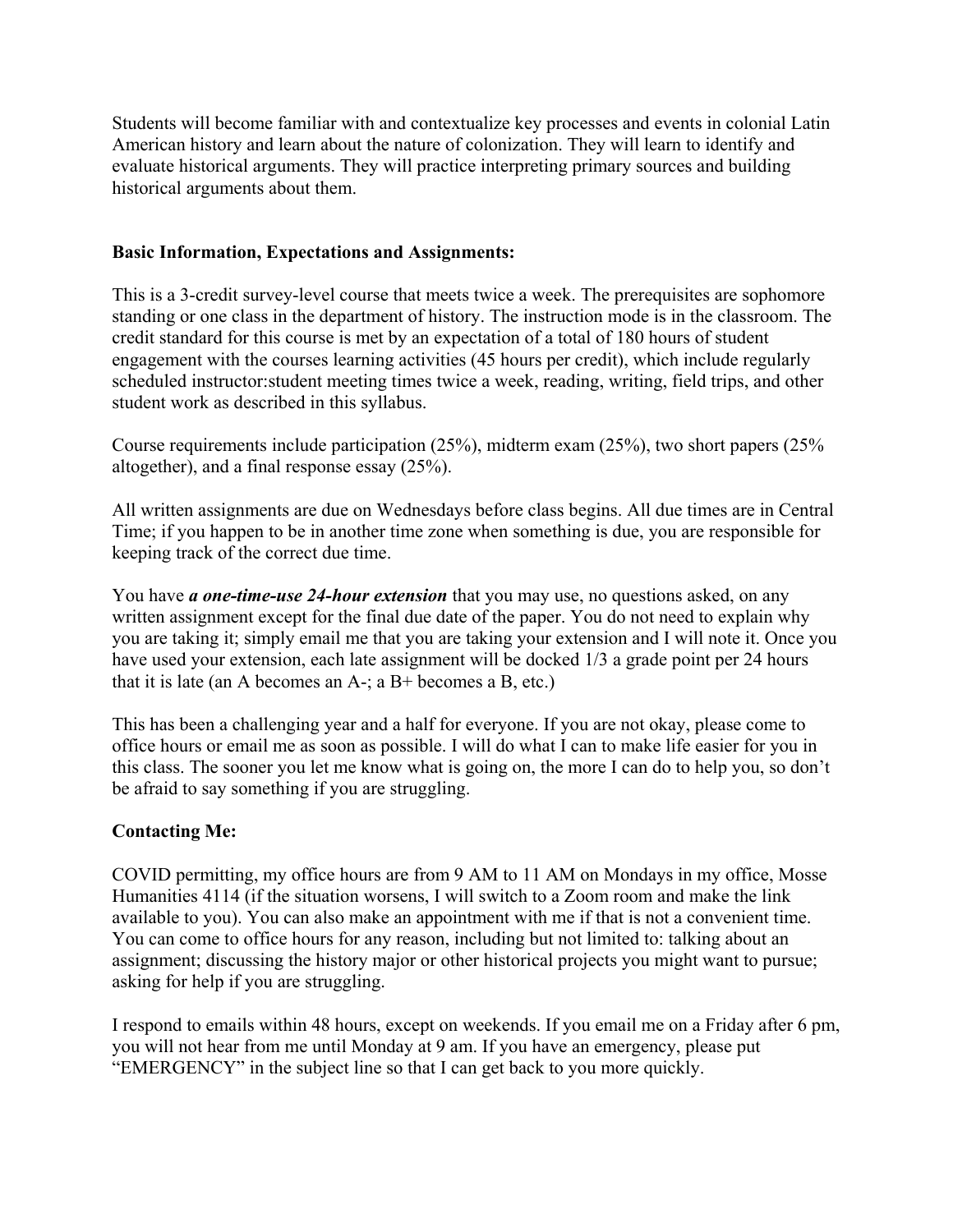Please practice basic email etiquette. This means beginning your email with "Dear Professor Hayes" and ending it with an appropriate salutation such as "Thank you" and signing your name. The subject line should include the name of the class (HIST200-008) and a short description of your question. For the foreseeable future, email is an important part of professional life and college is an important time to establish good habits. If you read this, you can get 2 points of extra credit by sending me a picture of a cute animal by 5:00 PM on Friday, September 10.

# **Required Texts:**

Matthew Restall and Kris Lane, *Latin America in Colonial Times,* 2nd ed. (Cambridge: Cambridge University Press, 2018).

This textbook will also be available in the library course reserves. I will put the first week's reading on Canvas to give you time to get access to a copy. If you have any trouble, please contact me.

### **Pandemic-Related Matters:**

For the health and safety of everyone in our classroom, please follow current University guidance regarding vaccinations, access to campus, physical distancing, masking, testing and tracing, quarantine and isolation, hygiene and travel.

Share truthful information with University health services, and if you are asked to quarantine and self-isolate, do not come to class in person. Your health and that of your classmates comes first.

At the moment, the University requires mask wearing indoors. If you cannot wear a mask for health reasons, please contact the McBurney Center to get documentation for your exemption. If you refuse to wear a mask without a valid, documented exemption, you will need to leave class and I will report this to the Dean of Students office.

Please abide by new protocols that arise as life on campus and public health guidance evolve, and new testing and tracing methods emerge.

### **Assignments:**

### **Participation** (25%)

Active participation is required. You must make regular contributions to discussion, listen attentively, and interact constructively and respectfully with class members whose perspectives may differ from yours.

I expect that you will come to class when you are able, because the lecture covers a lot of ground that the reading does not, and you will get a lot more out of what you read if you come to class to discuss with others. However, if you may have been exposed to COVID-19 or you don't feel well, please stay home. Because of the pandemic, your participation grade will be based on the quality of your participation, and attendance will not count. If you know you cannot come to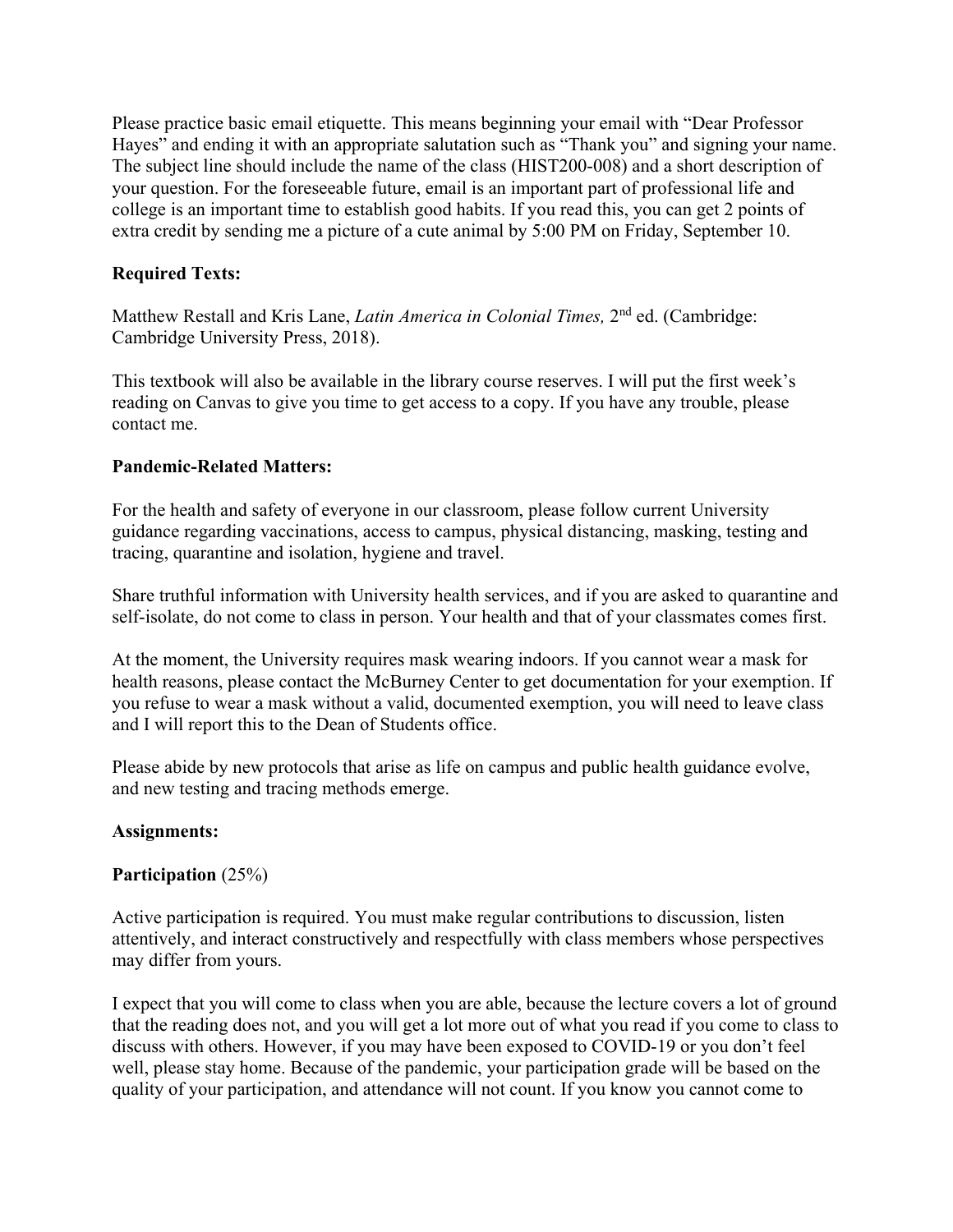class, alert me as soon as possible. I encourage you to reach out to your fellow students and/or meet with me to catch up. You will find any visual aids, PowerPoints, or collective brainstorming efforts listed under the date on Canvas within 24 hours.

# **Midterm Exam, October 27** (25%)

This is an in-class exam. You will be expected to briefly define certain terms or institutions that were discussed in class. You will also be required to respond to one essay question regarding one of the issues or themes discussed in class.

# **Short Papers** (25%)

In these papers, 3-4 pages each (double spaced), you will be asked to analyze and contextualize primary source documents. Both sets of documents will be provided for you. The paper should prove a valid historical argument. It should have an introduction that clearly states your thesis, several body paragraphs of primary source analysis, and a conclusion.

# **Paper 1, due September 27, 2:30 PM:**

Several documents on the founding of Buenos Aires (documents 62:7, 62:8 and 62:9), in *New Iberian World: A Documentary History of the Discovery and Settlement of Latin America to the Early 17th Century*, John H. Parry and Robert G. Keith, eds. (New York: Times Books, 1984), pp. 316-324.

# **Paper 2, due November 17, 2:30 PM:**

"Affairs of the Courtroom: Fernando Medina Confesses to Killing His Wife (Charcas, 1595)," in *Colonial Lives. Documents on Latin American History, 1550-1850,* Richard Boyen and Geoffrey Spurling eds. New York: Oxford University Press, 2000, pp. 54-76.

# **Final Response Essay, December 15, 2:30 PM** (25%)

This essay is in lieu of a final exam. It is intended to prepare you for our group discussion at our final meeting. You will be asked to answer a question (given to you two weeks in advance) that gives your opinion on one of several aspects of colonial Latin American history we discussed during the term. Answers should be 5-8 pages long (double spaced) and should be well explained and reasoned. As proof of your answer you should cite readings, sources or materials we discussed in class (using Chicago Style).

# **Diversity & Inclusion**

Diversity is a source of strength, creativity, and innovation for UW-Madison. We value the contributions of each person and respect the profound ways their identity, culture, background, experience, status, abilities, and opinion enrich the university community. We commit ourselves to the pursuit of excellence in teaching, research, outreach, and diversity as inextricably linked goals. The University of Wisconsin-Madison fulfills its public mission by creating a welcoming and inclusive community for people from every background – people who as students, faculty, and staff serve Wisconsin and the world.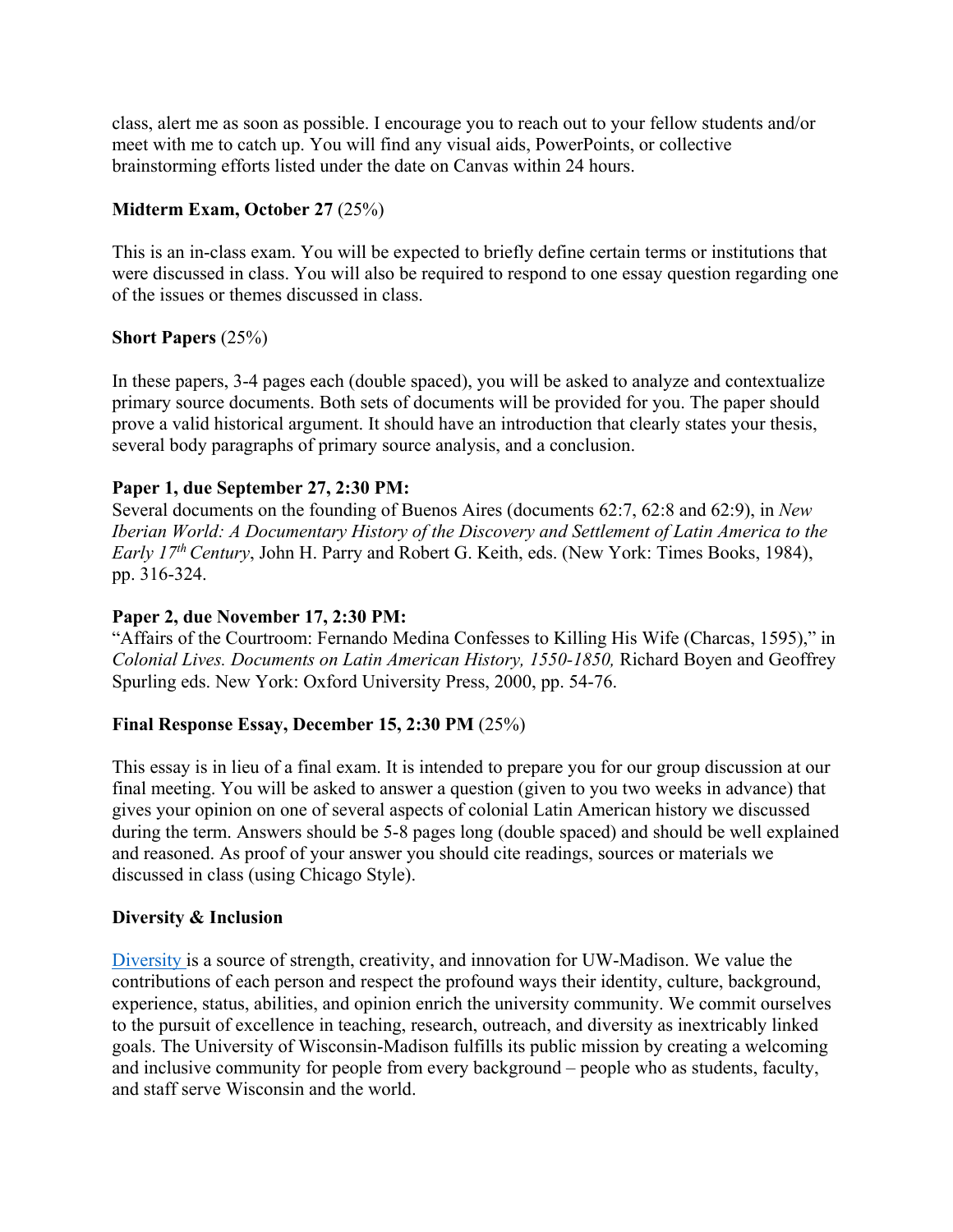### **Academic Integrity Statement**

By virtue of enrollment, each student agrees to uphold the high academic standards of the University of Wisconsin-Madison; academic misconduct is behavior that negatively impacts the integrity of the institution. Cheating, fabrication, plagiarism, unauthorized collaboration, and helping others commit these previously listed acts are examples of misconduct which may result in disciplinary action. Examples of disciplinary action include, but is not limited to, failure on the assignment/course, written reprimand, disciplinary probation, suspension, or expulsion.

### **Accommodations for Students with Disabilities**

The University of Wisconsin-Madison supports the right of all enrolled students to a full and equal educational opportunity. The Americans with Disabilities Act (ADA), Wisconsin State Statute (36.12), and UW-Madison policy ( $UW-855$ ) require the university to provide reasonable accommodations to students with disabilities to access and participate in its academic programs and educational services. Faculty and students share responsibility in the accommodation process. Students are expected to inform faculty [me] of their need for instructional accommodations during the beginning of the semester, or as soon as possible after being approved for accommodations. Faculty will work either directly with the student or in coordination with the McBurney Center to provide reasonable instructional and course-related accommodations. Disability information, including instructional accommodations as part of a student's educational record, is confidential and protected under FERPA. (See: McBurney Disability Resource Center)

**Week 1: September 8**  Introduction

**Week 2: September 13 & 15 September 15: Visit to Chazen Museum**  Were the native peoples of the Americas "Indians"?

Secondary Source: Restall and Lane, Preface and Chapter 1, "Native America"

Primary Source:

"The Ancestors of the People Called Indians: A View from Huarochirí, Peru (ca. 1598-1608)," in *Colonial Latin America: A Documentary History,* Kenneth Mills, William B. Taylor, and Sandra Lauderdale Graham, eds. (Lanham, MD: SR Books, 2004), pp. 3-13.

### **Week 3: September 20 & 22**

Was there a "Europe" before the invasion of the Americas? Why did Europeans seek to expand?

Secondary Source: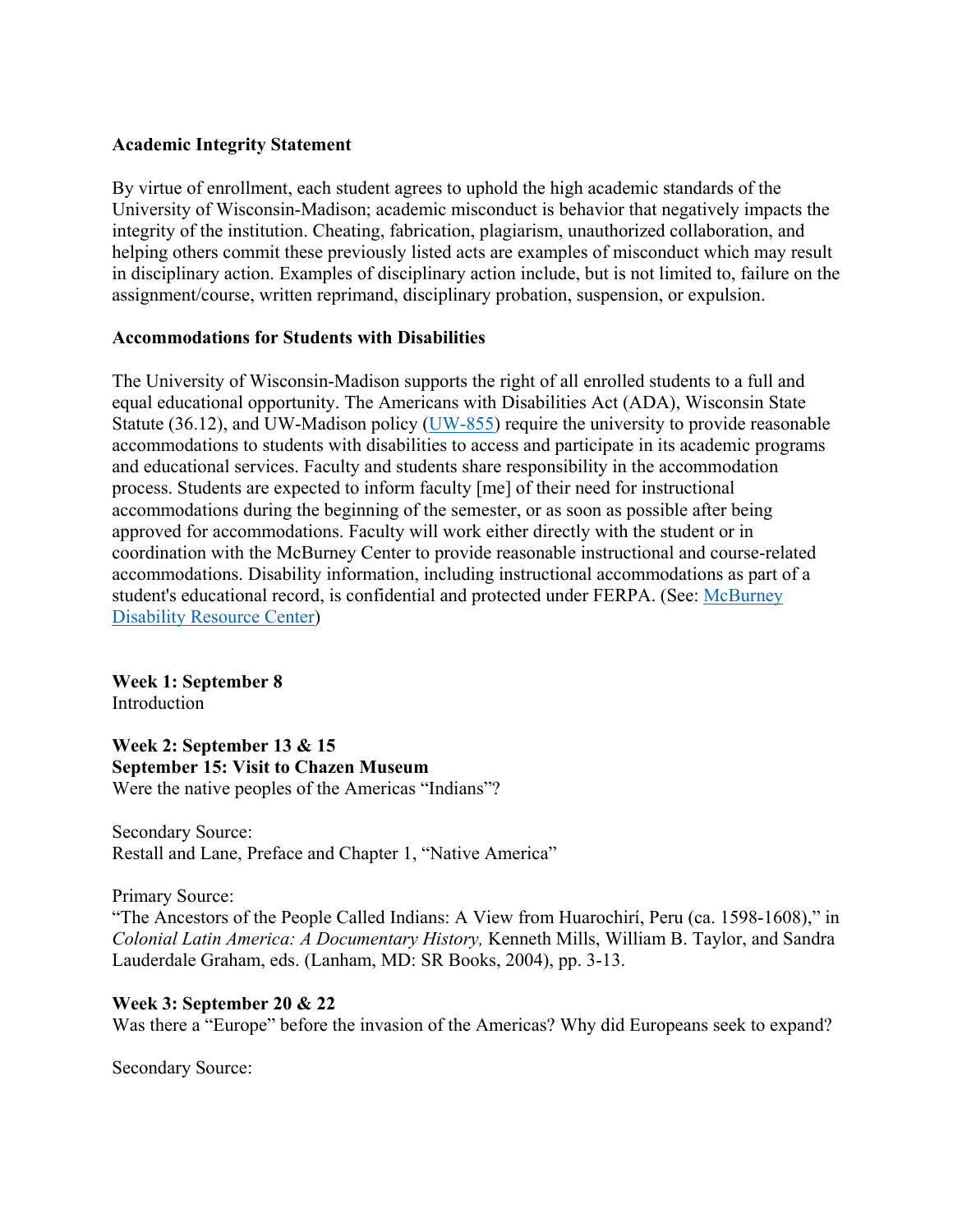Robert Bartlett, "The Expansion of Latin Christendom," in *The Making of Europe: Conquest, Colonization and Cultural Change, 950-1350* (Princeton: Princeton University Press, 1993), pp. 1-23.

T. Bentley Duncan, "Navigation between Portugal and Asia in the  $16<sup>th</sup>$  and  $17<sup>th</sup>$  centuries." In Cyriac K. Pullapilly and Edwin J. Van Kley eds. *Asia and the West. Encounters and exchange from Age of Explorations. Essays in Honor of Donald F. Lach, (Notre Dame: Cross Roads* Books, 1986), pp. 3-25.

Primary Sources:

"Prince Henry of Portugal." In J.H. Parry ed. *The European Reconnaissance. Selected Documents* (New York: Walker, 1968), pp. 53-57.

"Letter of Cristavo Viera" In *The European Reconnaissance. Selected Documents* pp. 122-128 (read only until "The country of China is divided into fifteen provinces")

# **Week 4: September 27 & 29 First Short Paper Due: September 27, 2:30 PM**

How did contact with West Africa change the nature of European expansion?

Secondary Source: Restall and Lane, Chapter 3 "Atlantic Africa"

Primary Source:

"The Treason of Dom Pedro Nkanga a Mvemba against Dom Diogo, King of Kongo, 1550," *Afro-Latino Voices: Narratives from the Early Modern Ibero-Atlantic World, 1550-1812*, Kathryn Joy McKnight and Leo J. Garofalo, eds. (Indianapolis: Hackett, 2009), pp. 2-29.

### **Week 5: October 4 & 6**

How did Europeans react to the first encounter? How do we know what Native people thought of the first encounter?

Secondary Source:

Olivia Harris, "The Coming of the White People: Reflections on the Mythologization of History in Latin America," *Bulletin of Latin American Research* 14:1 (January 1995), pp. 9-24.

Primary Sources:

Christopher Columbus, "Letter to various persons describing the results of the first voyage (1493)." In J.M. Cohen ed. *The Four Voyages of Christopher Columbus* (London: Penguin, 1969), pp. 115-123.

"Omens Foretelling the Arrival of the Spaniards," in Miguel Leon-Portilla ed. *The Broken Spears. The Aztec Account of the Conquest of Mexico* (Boston: Beacon Press, 1962), pp. 3-36. "The Lords and Holy Men of Tenochtitlan Reply to the Franciscans (1524)," in Mills and Taylor eds. *Colonial Spanish America,* pp. 19-22.

# **Week 6: October 11 & 13**

What were the aims of colonial institutions?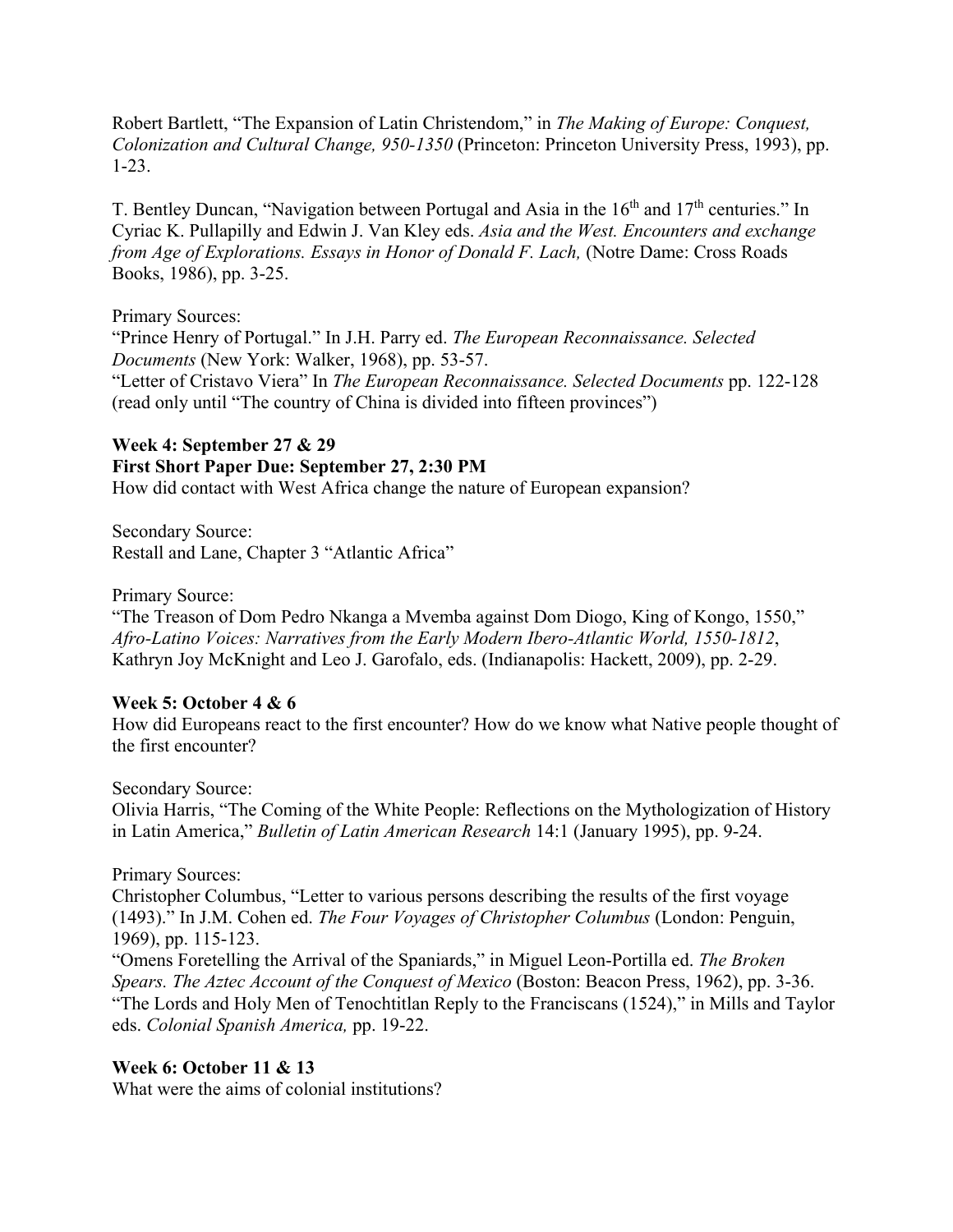Secondary Source: Restall and Lane, Chapter 4, "The Iberian imperial dawn" Restall and Lane, chapter 7, "The incomplete conquest"

Primary Sources:

"Spain's Immigration and Emigration Policy (1672)" in Eric Williams, ed. *Documents of West Indian History* (Port of Spain: PNM, 1963), v. 1, pp. 41-46. "*Repartimiento* of the Indians of Panama (1522)," in Parry and Keith eds., v.3, pp. 80-85. "The Town Council of Huejotzingo, Letter to King Philip II (1560)." in Stuart B. Schwartz, *Victors and Vanquished: Spanish and Nahua Views of the Conquest of Mexico* (Boston and New York: Bedford/St. Martin's, 2000), 233-238.

### **Week 7: October 18 & 20**

How did the colonizers decide who counted as a legitimate subject and what their rights, responsibilities, and privileges were?

### Secondary Source:

Anthony Pagden, "Dispossessing the Barbarian: Rights and Property in Spanish America," in *Spanish Imperialism and the Political Imagination. Studies in European and Spanish-American Social and Political Theory, 1513-1830,* Anthony Pagden, ed. (New Haven and London: Yale University Press, 1990), pp. 13-36.

Primary Sources:

The Requirement (1510), in Parry and Keith, eds., v. 1, pp. 288-290. Bartolomé de las Casas, *A Short Account of the Destruction of the Indies* (1552) (London: Penguin, 1992), pp. 3-13 and 127-130.

### **Week 8: October 25 & 27**

How did the slave trade function? What was life like under slavery?

### **Mid-Term Exam: In Class, October 27**

Secondary Source: Restall and Lane, Chapter 9, "Black Communities" Alex Borucki, David Eltis, and David Wheat, "Atlantic History and the Slave Trade to Spanish America," *American Historical Review* 120 (2) (2015), pp. 433-461.

Primary Sources: Map – The Atlantic Slave Trade "Spain's Code Noir (1574)," in Eric Williams ed., *Documents of West Indian History,* v. 1, pp. 151-154. "Felipe Edimboro Sues for Manumission, Don Francisco Xavier Sánchez Contests (1794)," in Richard Boyen and Geoffrey Spurling eds. *Colonial Lives: Documents on Latin American* 

*History 1550-1850* (New York: Oxford University Press, 2000, pp. 233-247.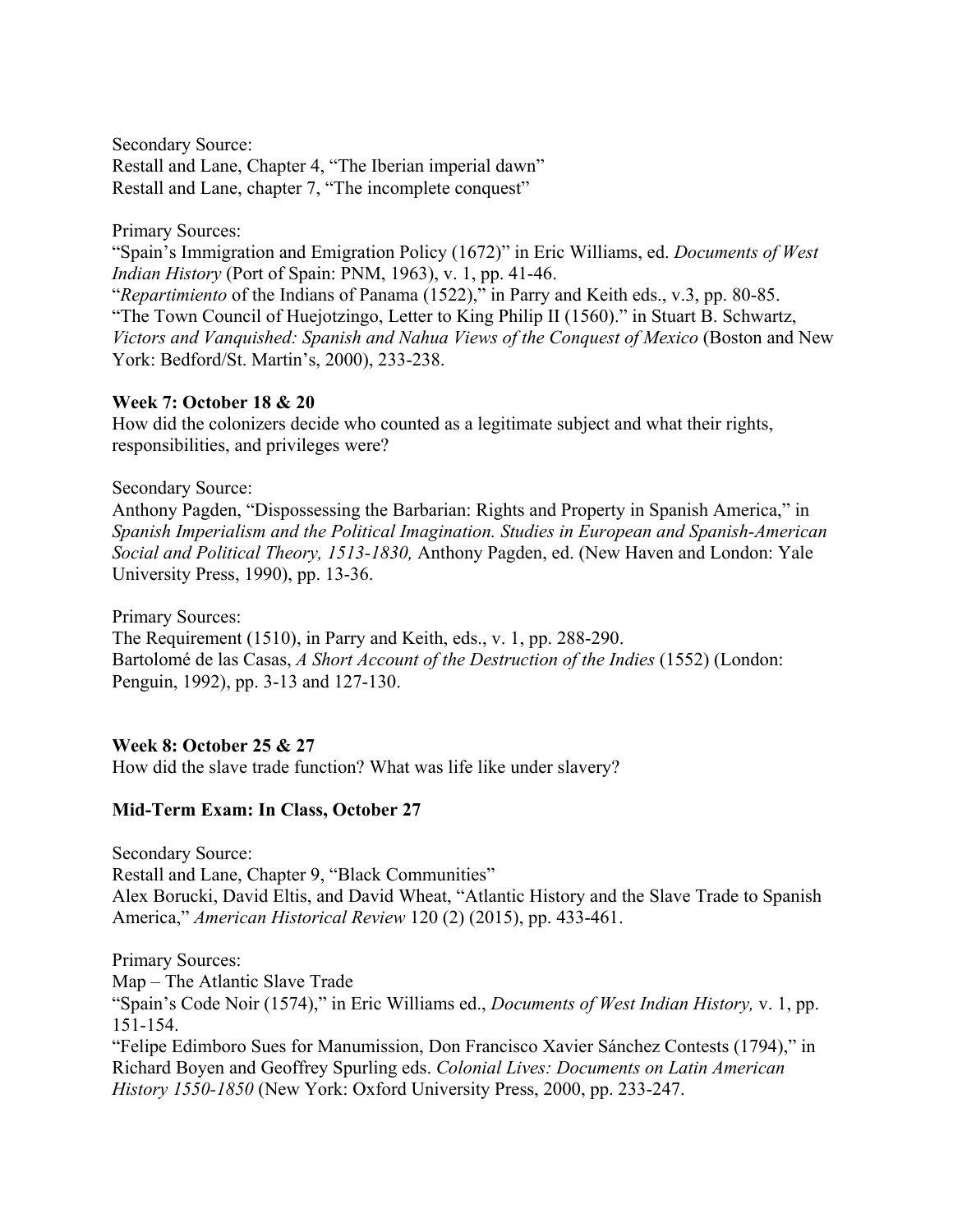### **Week 9: November 1 & 3**

What were the intellectual and scientific consequences of the first encounter?

#### Secondary Source:

Derek Massarella, "The Jesuits and Japan," in Anthony Disney and Emily Booth, eds., *Vasco da Gama and the Linking of Europe and Asia* (New Delhi: Oxford University Press, 2000, pp. 233- 247).

#### Primary Source:

Michel de Montaigne, "On Cannibals," in Eric Cochrane and Julius Kirshner, eds. *University of Chicago Readings in Western Civilization, vol. 5: The Renaissance* (Chicago: University of Chicago Press, 1986), pp. 285-296.

### **Week 10: November 8 & 10**

How did the empire function? What happened when people did not abide by the Spanish ideals of how society should be organized?

Secondary Sources: Restall and Lane, Chapter 12, Daily Life in City and Country David Frye, "Telling Histories: A Late Colonial Encounter of Spaniards and Indians in Rural Mexico and in the Archives," *Colonial Latin America Review* 3 (1994), pp. 115-138.

Primary Source:

Catalina de Erauso, *Lieutenant Nun: Memoir of a Basque Transvestite in the New World*, trans. Michele Stepto and Gabriel Stepto (Boston: Beacon Press, 1996), pp. 1-38 and 61-80.

### **Week 11: November 15 & 17**

What role did religion play? **Second Short Paper Due: November 17, 2:30 PM** 

Secondary Source: Restall and Lane, Chapter 10, "The Religious Renaissance"

Primary Sources:

"Will of Pedro de Vadillo (1530)," in Parry and Keith, eds., v.2, pp. 349-353

"Pedro de Gante's Letter to Charles V (1552)," in Mills and Taylor, eds., pp. 81-89.

"Slavery and Church Doctrine: The Archbishop of Bahia (1707)," in Robert Edgar Conrad, ed. *Children of God's Fire: A Documentary History of Black Slavery in Brazil (Princeton: Princeton* University Press, 1983), pp. 154-159.

"Complaint of Manuela," in Kathryn Joy McKnight and Leo J. Garofalo, eds., *Afro-Latino Voices: Narratives from the Early Modern Ibero-Atlantic World, 1550-1812* (Indianapolis and Cambridge: Hackett Publishing, 2009), pp. 295-301.

# **Week 12: November 22 [NO CLASS Nov. 24 for Thanksgiving Break]**

How do we understand the role of women in colonial Latin American society?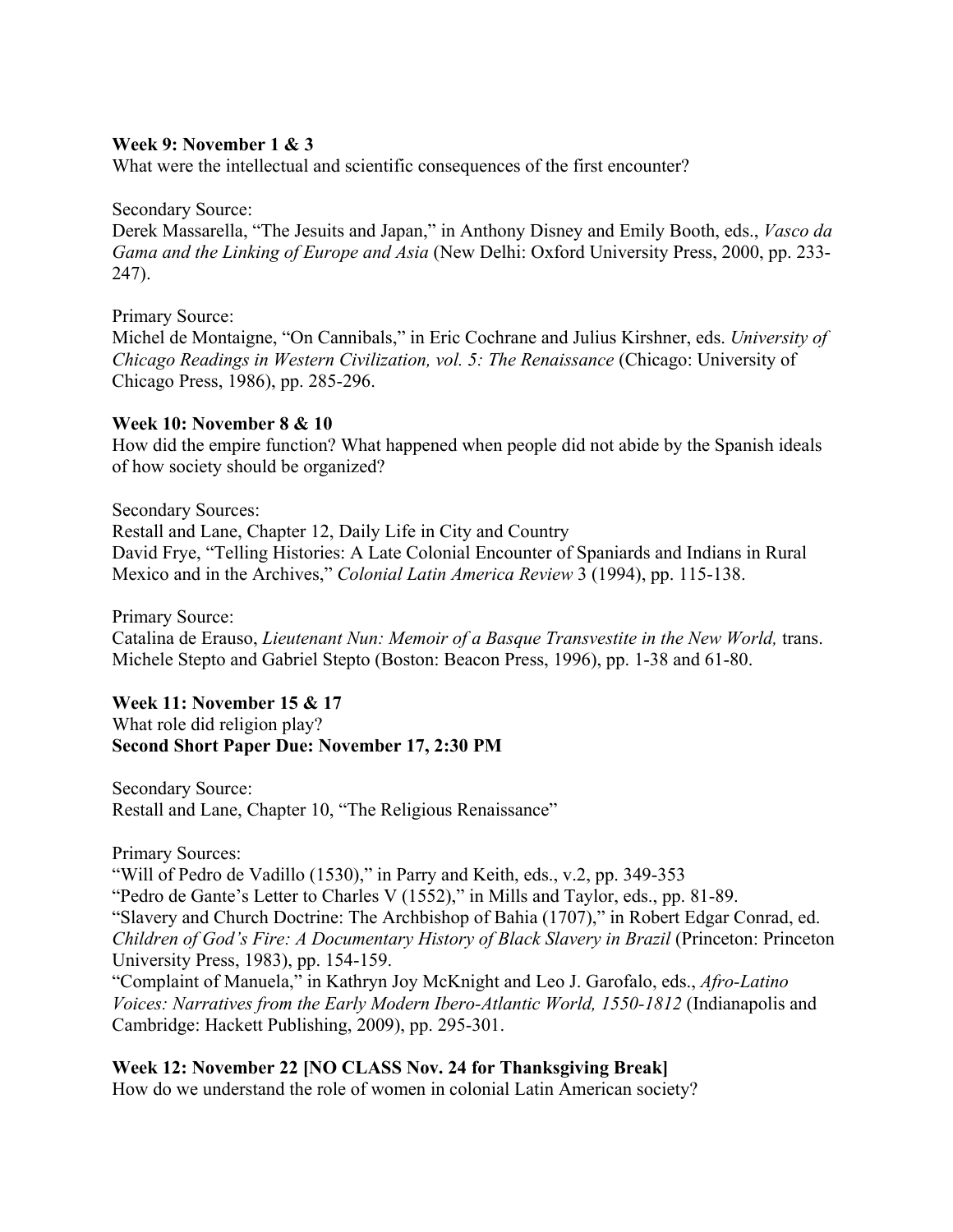Secondary Source:

Restall and Lane, Chapter 11, "Deviancy, Discipline and Identity" Ruth Behar, "Sexual Witchcraft, Colonialism and Women's Powers: Views from the Mexican Inquisition," in Asunción Lavrin ed. *Sexuality and Marriage in Colonial Latin America* (Lincoln: University of Nebraska Press, 1989), pp. 178-206.

Primary Sources:

"Santa Rosa of Lima According to a Pious Account (1617)," in Mills and Taylor eds., pp. 194- 202.

"Sor Juana Inés de la Cruz's Letter to Sor Filotea (1691)," in Mills and Taylor eds., pp. 203-210. "Portraits of Santa Rosa and Sor Juana," in Mills and Taylor, eds., pp. 211-213. "The Witchcraft Trials of Paula de Eguiluz, a Black Woman, in Cartagena de Indias, 1620- 1636," *Afro-Latino Voices* pp. 175-194.

### **Week 13: November 29 & December 1**

How do we understand the colonial frontier?

Secondary Source: Stephen E. Lewis, "Myth and the History of Chile's Araucanians," *Radical History Review* 58 (1994): 112-141.

Primary Sources: "Nicolás Nenguirú's Letter to the Governor of Buenos Aires (1753)," in Mills and Taylor eds., pp. 263-267.

# **Week 14: December 6 & 8**

Did the reforms of the eighteenth century lead to rebellions?

Secondary Sources: Restall and Lane, Chapter 13, "War and Reform" Anthony MacFarlane, "The Sources of Popular Protest," in John Lynch, ed. *Latin American Revolutions,* pp. 216-227. Brian E. Hamnett, "Riots and Rebellions," in John Lynch ed. *Latin American Revolutions,* pp. 228-238.

Primary Sources: Documents 36-44 on pp. 67-76 in Ward Stavig and Ella Schmidt, eds. *The Tupac Amaru and Catarista Rebellions* (Indiana: Hackett Publishing, 2008).

Manuel de Salas, "Chile, Poverty by Default," in John Lynch ed. *Latin American Revolutions,*  pp. 143-149.

# **Week 15: December 13 & 15**